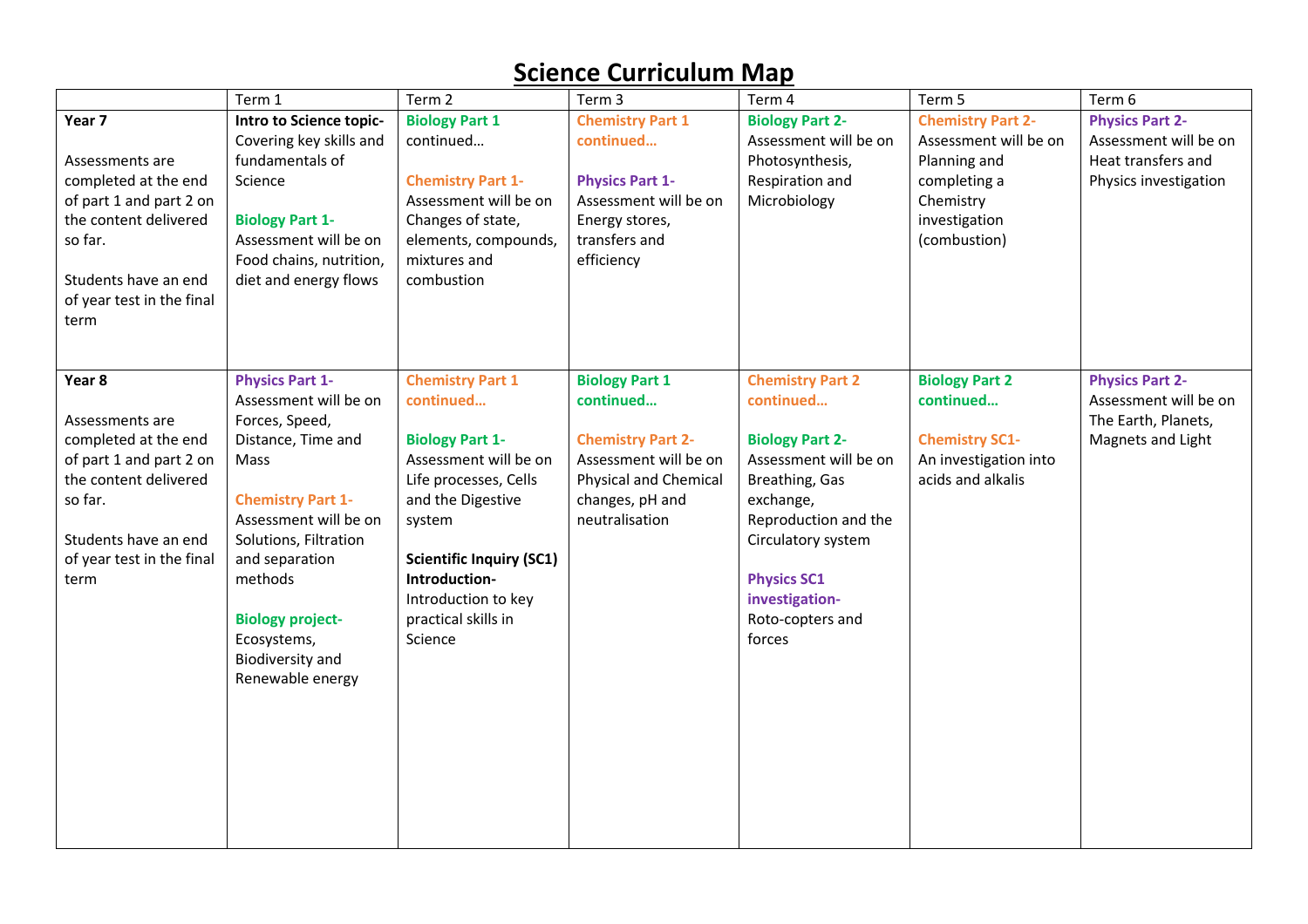| Year 9                  | <b>Biology</b>              | <b>Biology</b>           | <b>Biology</b>          | <b>Physics</b>               | <b>Physics</b>              | <b>Physics</b>              |
|-------------------------|-----------------------------|--------------------------|-------------------------|------------------------------|-----------------------------|-----------------------------|
|                         | <b>Key Concepts in</b>      | <b>Key Concepts in</b>   | <b>CB3 Genetics</b>     | <b>Key Concepts in</b>       | <b>Key Concepts in</b>      | <b>Key Concepts in</b>      |
|                         | <b>Biology</b>              | <b>Biology continued</b> | Meiosis                 | <b>Physics-CP1/2 Forces</b>  | <b>Physics-CP1/2 Forces</b> | <b>Physics-CP1/2 Forces</b> |
| Assessments are         | Cells                       |                          | <b>DNA</b>              | and Motion-                  | and Motion                  | and Motion                  |
| completed at the end    | Microscopes                 | <b>Assessment takes</b>  | Alleles and Inheritance | Vectors/Scalars              | continued                   | continued                   |
| of each topic           | Enzymes                     | place here on this       | Variation               | Measuring and                |                             |                             |
|                         | Membrane transport          | unit/ content covered    | <b>Assessment takes</b> | calculating speed            | <b>Assessment takes</b>     | <b>Physics CP3</b>          |
| Small assessments are   |                             | so far                   | place here on this      | Calculating                  | place here on this          | <b>Conservation of</b>      |
| also conducted at mid   | <b>Chemistry</b>            |                          | unit/ content covered   | acceleration                 | unit/ content covered       | Energy continued            |
| points in the topics.   | <b>Key Concepts in</b>      |                          | so far                  | <b>Motion Graphs</b>         | so far                      |                             |
| These normally consist  | Chemistry                   | <b>Chemistry</b>         |                         | Forces and Newton's          |                             | <b>Assessment takes</b>     |
| of small sets of exam   | <b>Matter and mixtures-</b> | Key concepts in          |                         | Laws                         |                             | place here on this          |
| style questions, 6 mark | States of matter            | Chemistry-               |                         | Weight and Mass              | <b>Physics CP3</b>          | unit/ content covered       |
| questions or multiple   | Separation techniques       | Atomic structure         | <b>Chemistry</b>        | Momentum and                 | <b>Conservation of</b>      | so far                      |
| choice tests            | <b>Assessment takes</b>     | <b>Assessment takes</b>  | Key concepts in         | Collisions                   | Energy continued            |                             |
|                         | place here on this          | place here on this       | Chemistry-              | Reaction time and            |                             |                             |
| Students will also have | unit/ content covered       | unit/ content covered    | <b>Bonding</b>          | stopping distance            |                             |                             |
| an end of year exam     | so far                      | so far                   | <b>Assessment takes</b> |                              |                             |                             |
| covering all three      |                             |                          | place here on this      | <b>Assessment takes</b>      |                             | <b>Revision of Biology</b>  |
| Sciences they have      |                             |                          | unit/ content covered   | place here on this           |                             | and Chemistry               |
| studied                 |                             |                          | so far                  | unit/ content covered        |                             | content                     |
|                         |                             |                          |                         | so far                       |                             |                             |
|                         |                             |                          |                         |                              |                             |                             |
|                         |                             |                          |                         |                              |                             |                             |
|                         |                             |                          |                         | <b>CP3 Conservation of</b>   |                             |                             |
|                         |                             |                          |                         | Energy-                      |                             |                             |
|                         |                             |                          |                         | <b>Energy Stores</b>         |                             |                             |
|                         |                             |                          |                         | Energy transfers             |                             |                             |
|                         |                             |                          |                         | <b>Efficiency and Sankey</b> |                             |                             |
|                         |                             |                          |                         | Diagrams                     |                             |                             |
|                         |                             |                          |                         | <b>Energy Calculations</b>   |                             |                             |
|                         |                             |                          |                         | Conductivity and             |                             |                             |
|                         |                             |                          |                         | Insulation                   |                             |                             |
|                         |                             |                          |                         | Energy resources             |                             |                             |
|                         |                             |                          |                         | (renewable and non-          |                             |                             |
|                         |                             |                          |                         | renewable)                   |                             |                             |
|                         |                             |                          |                         |                              |                             |                             |
|                         |                             |                          |                         |                              |                             |                             |
|                         |                             |                          |                         |                              |                             |                             |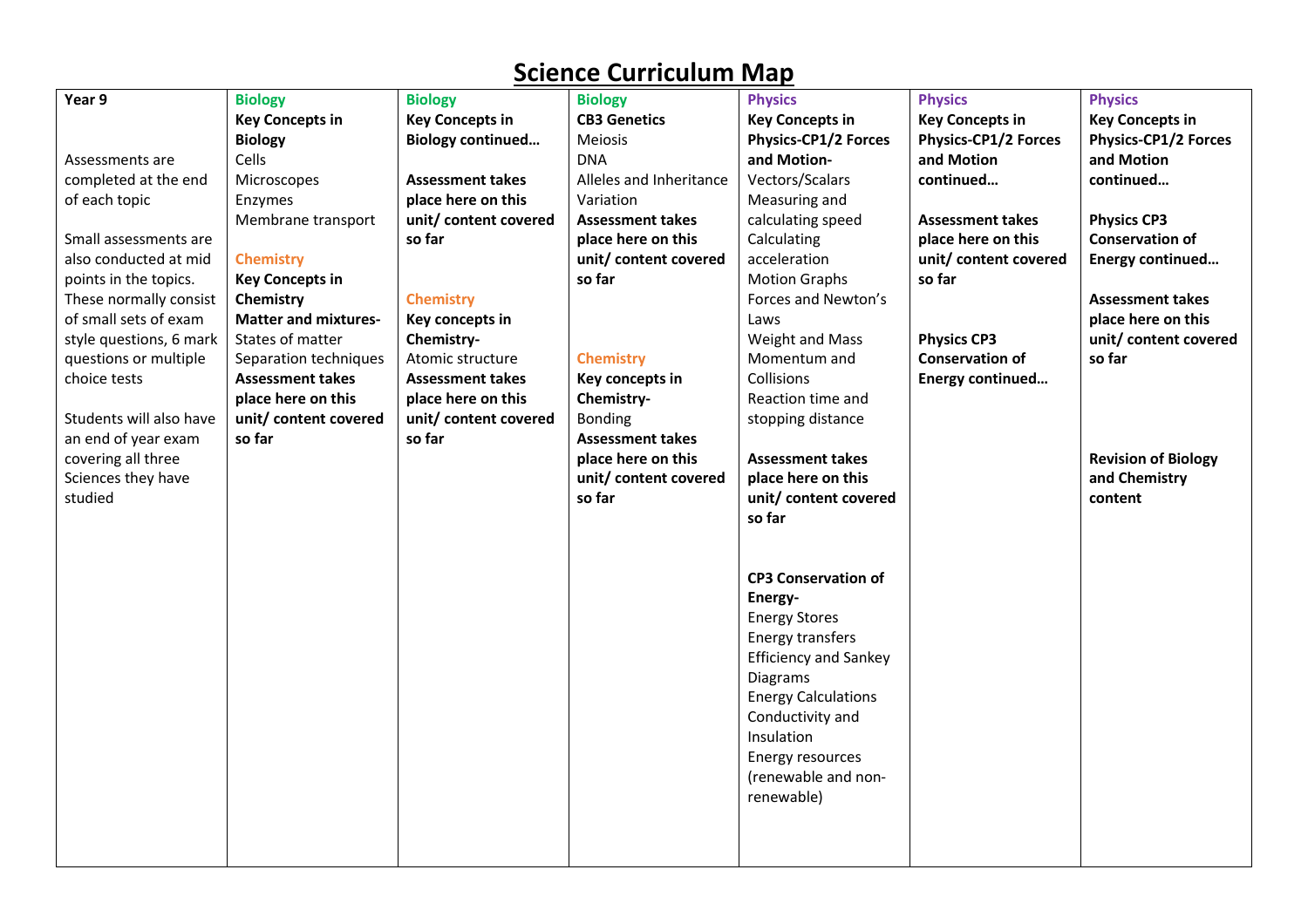| Year 10                 | <b>Biology</b>          | <b>Biology</b>               | <b>Biology</b>             | <b>Biology</b>              | <b>Biology</b>              | <b>Biology</b>                |
|-------------------------|-------------------------|------------------------------|----------------------------|-----------------------------|-----------------------------|-------------------------------|
|                         | <b>CB3 Genetics</b>     | <b>CB4 Natural Selection</b> | <b>CB5 Health, Disease</b> | <b>CB8 Exchange and</b>     | <b>CB8 Exchange and</b>     | <b>CB6 Plant Structures</b>   |
| Assessments are         | <b>Meiosis</b>          | and Genetic                  | and the Development        | <b>Transport in Animals</b> | <b>Transport in Animals</b> | and their Functions           |
| completed at the end    | <b>DNA</b>              | <b>Modification</b>          | of Medicines               | Exchange surfaces           | continued                   | continued                     |
| of each topic           | Alleles and Inheritance | Natural selection and        | Health and Disease         | The Circulatory System      |                             |                               |
|                         | Variation               | Evolution                    | STI's                      | Respiration                 | <b>Assessment takes</b>     | <b>Assessment takes</b>       |
| Small assessments are   |                         | Classification               | Immune system              |                             | place here on this          | place here on this            |
| also conducted at mid   | <b>Assessment takes</b> | <b>Selective Breeding</b>    | Immunisations and          | <b>Chemistry</b>            | unit/ content covered       | unit/ content covered         |
| points in the topics.   | place here on this      | <b>Genetic Engineering</b>   | Antibiotics                | cc10/12 Extraction          | so far                      | so far                        |
| These normally consist  | unit/content covered    | <b>Assessment takes</b>      | Development of             | and equilibrium:            |                             |                               |
| of small sets of exam   | so far                  | place here on this           | medicines                  | Metal reactivity            | <b>CB6 Plant Structures</b> |                               |
| style questions, 6 mark |                         | unit/ content covered        |                            | Metal extraction            | and their Functions         | <b>Chemistry</b>              |
| questions or multiple   |                         | so far                       | <b>Assessment takes</b>    | Electrolysis                | Photosynthesis              | cc10/12 Extraction            |
| choice tests            | <b>Chemistry</b>        |                              | place here on this         | Equilibrium                 | Limiting factors            | and equilibrium               |
|                         | cc13 Periodic table     | <b>Chemistry</b>             | unit/ content covered      |                             | Transport in plants         | continued                     |
| Students have a         | Group 1, Group 7,       | cc14/15 Rates and            | so far                     | <b>Physics</b>              |                             | Metal reactivity              |
| synoptic exam in the    | Group 0                 | energy                       |                            | <b>CP6 Radioactivity</b>    | <b>Chemistry</b>            | Metal extraction              |
| spring term             |                         | Collision theory             | <b>Chemistry</b>           | The Atomic Model            | cc10/12 Extraction          | Electrolysis                  |
|                         | <b>Assessment takes</b> | Rates of reaction            | cc16/17 Fuels and          | Ionisation                  | and equilibrium:            | Equilibrium                   |
|                         | place here on this      | Endo and exothermic          | atmosphere                 | <b>Types of Radiation</b>   | Metal reactivity            |                               |
|                         | unit/ content covered   | reactions, bond              | Fractional distillation    | Decay                       | Metal extraction            | <b>Assessment takes</b>       |
|                         | so far                  | energies                     | and cracking               | <b>Background Radiation</b> | Electrolysis                | place here on this            |
|                         |                         |                              | Combustion and             | Half Life                   | Equilibrium                 | unit/ content covered         |
|                         | <b>Physics</b>          | <b>Assessment takes</b>      | pollution                  | Dangers and Safety          |                             | so far                        |
|                         | CP7/8 Forces and        | place here on this           | Atmosphere                 |                             | <b>Physics</b>              |                               |
|                         | <b>Their Effects</b>    | unit/ content covered        |                            |                             | <b>CP6 Radioactivity</b>    | <b>Physics</b>                |
|                         | Energy stores and       | so far                       | <b>Assessment takes</b>    |                             | continued                   | <b>CP13 Particle Model</b>    |
|                         | transfers               |                              | place here on this         |                             |                             | and Matter                    |
|                         | Work Done               | <b>Physics</b>               | unit/content covered       |                             | <b>Assessment takes</b>     | <b>States of Matter</b>       |
|                         | Power                   | CP4/5 Waves and              | so far                     |                             | place here on this          | Changes of State              |
|                         | Efficiency              | Electromagnetic              |                            |                             | unit/ content covered       | Density                       |
|                         | Forces (contact/non-    | Spectrum                     | <b>Physics</b>             |                             | so far                      | <b>Gas Pressure</b>           |
|                         | contact)                | Transverse and               | CP4/5 Waves and            |                             |                             | <b>Specific Heat Capacity</b> |
|                         | <b>Vector Diagrams</b>  | Longitudinal                 | Electromagnetic            |                             |                             | Specific Latent Heat          |
|                         | <b>Resultant Forces</b> | Wave Behaviours and          | Spectrum continued         |                             |                             | Properties of Materials       |
|                         |                         | Equations                    |                            |                             |                             | Hooke's Law                   |
|                         | <b>Assessment takes</b> | <b>EM Spectrum- Uses</b>     | <b>Assessment takes</b>    |                             |                             |                               |
|                         | place here              | and Dangers                  | place here                 |                             |                             | <b>Assessment takes</b>       |
|                         |                         |                              |                            |                             |                             | place here                    |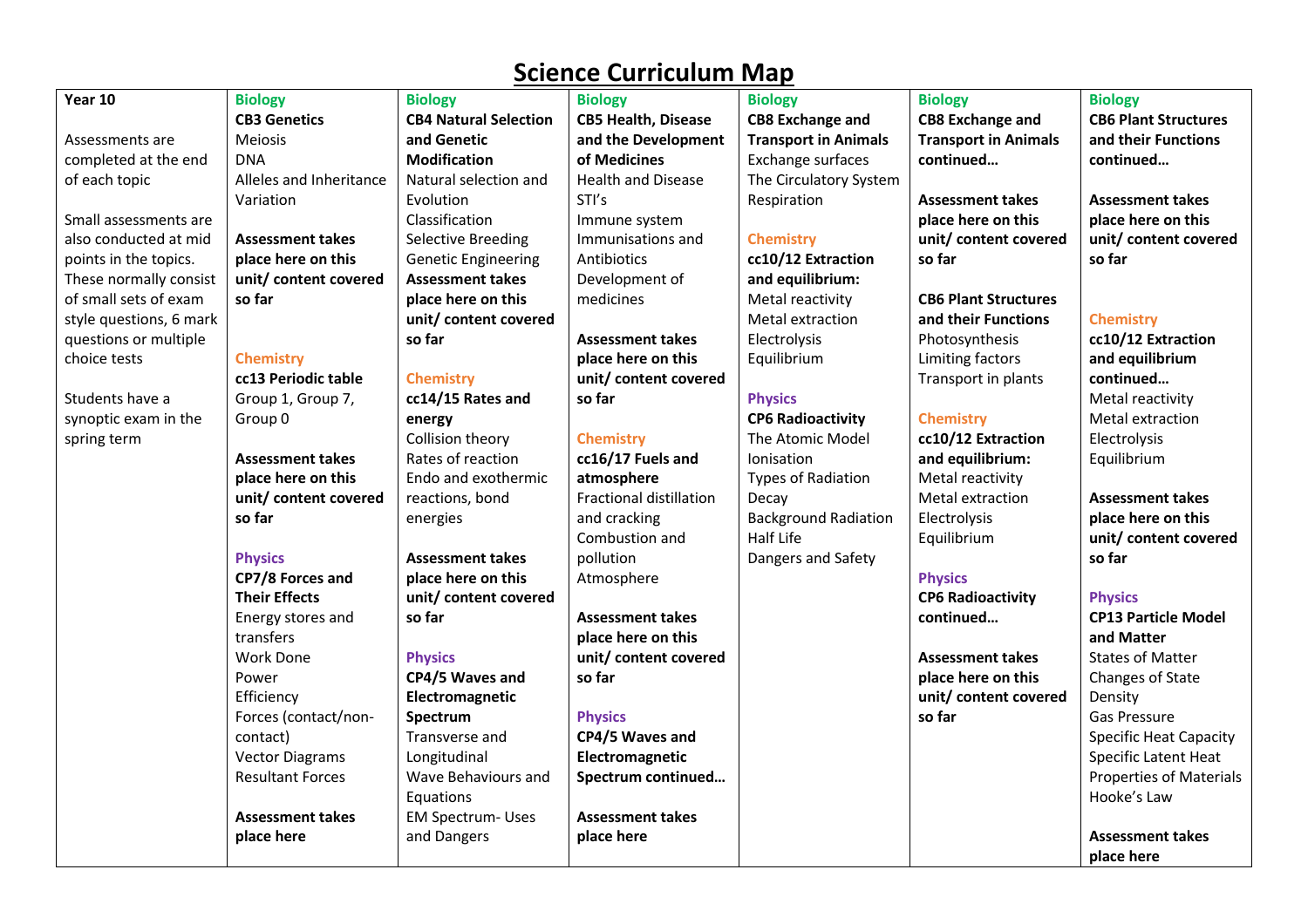| Year 11                  | <b>Biology</b>                 | <b>Biology</b>              | <b>Biology</b>               | <b>Biology</b>            | <b>EXAMS</b> | <b>EXAMS</b> |
|--------------------------|--------------------------------|-----------------------------|------------------------------|---------------------------|--------------|--------------|
|                          | <b>CB8 Exchange and</b>        | <b>CB6 Plant Structures</b> | <b>CB7 Animal</b>            | <b>CB9 Ecosystems and</b> |              |              |
| Assessments are          | <b>Transport in Animals</b>    | and their Functions         | coordination, Control        | <b>Material Cycles</b>    |              |              |
| completed at the end     | Exchange surfaces              | Photosynthesis              | and Homeostasis              | Ecosystems                |              |              |
| of each topic            | The Circulatory System         | Limiting factors            | Hormones and                 | Biodiversity              |              |              |
|                          | Respiration                    | Transport in plants         | Homeostasis                  | Carbon cycle              |              |              |
| Small assessments are    | <b>Assessment takes</b>        | <b>Assessment takes</b>     | <b>Control of Metabolic</b>  | Nitrogen cycle            |              |              |
| also conducted at mid    | place here on this             | place here on this          | rate (H)                     | Water cycle               |              |              |
| points in the topics.    | unit/ content covered          | unit/ content covered       | Menstrual Cycle              | <b>Assessment takes</b>   |              |              |
| These normally consist   | so far                         | so far                      | Control of Fertility         | place here on this        |              |              |
| of small sets of exam    |                                |                             | <b>Diabetes</b>              | unit/ content covered     |              |              |
| style questions, 6 mark  | <b>Chemistry</b>               | <b>Chemistry</b>            | <b>Assessment takes</b>      | so far                    |              |              |
| questions or multiple    | cc14/15 Rates and              | cc10/12 Extraction          | place here on this           |                           |              |              |
| choice tests             | energy                         | and equilibrium:            | unit/ content covered        | <b>REVISION AND EXAM</b>  |              |              |
|                          | Collision theory               | Metal reactivity            | so far                       | <b>PREP</b>               |              |              |
| Students have a          | Rates of reaction              | Metal extraction            |                              |                           |              |              |
| synoptic exams in the    | (kinetics)                     | Electrolysis                | <b>Chemistry</b>             |                           |              |              |
| <b>Autumn and Spring</b> | Endo and exothermic            | Equilibrium                 | cc9 Key concepts in          |                           |              |              |
| term                     | reactions                      | <b>Assessment takes</b>     | Chemistry:                   |                           |              |              |
|                          | Bond energies                  | place here on this          | <b>Chemical calculations</b> |                           |              |              |
|                          | <b>Assessment takes</b>        | unit/ content covered       | <b>Assessment takes</b>      |                           |              |              |
|                          | place here on this             | so far                      | place here on this           |                           |              |              |
|                          | unit/ content covered          |                             | unit/ content covered        |                           |              |              |
|                          | so far                         | <b>Physics</b>              | so far                       |                           |              |              |
|                          |                                | <b>CP9 Electricity</b>      |                              |                           |              |              |
|                          | <b>Physics</b>                 | Circuit Symbols             | <b>Physics</b>               |                           |              |              |
|                          | <b>CP13 Particle Model</b>     | Current                     | CP10/11 Magnetism            |                           |              |              |
|                          | and Matter                     | Voltage                     | and EM Induction             |                           |              |              |
|                          | <b>States of Matter</b>        | Ohm's Law                   | <b>Magnetic Fields</b>       |                           |              |              |
|                          | Changes of State               | Series and Parallel         | Electromagnetism             |                           |              |              |
|                          | Density                        | Resistance                  | Fleming's LHR                |                           |              |              |
|                          | Gas Pressure                   | IV Graphs                   | The Motor Effect             |                           |              |              |
|                          | <b>Specific Heat Capacity</b>  | Sensors                     | Transformers and The         |                           |              |              |
|                          | Specific Latent Heat           | AC/DC                       | <b>National Grid</b>         |                           |              |              |
|                          | <b>Properties of Materials</b> | <b>Energy and Power</b>     | <b>Assessment takes</b>      |                           |              |              |
|                          | Hooke's Law                    | Plug Safety                 | place here on this           |                           |              |              |
|                          | <b>Assessment takes</b>        | <b>Assessment takes</b>     | unit/ content covered        |                           |              |              |
|                          | place here                     | place here                  | so far                       |                           |              |              |
|                          |                                |                             |                              |                           |              |              |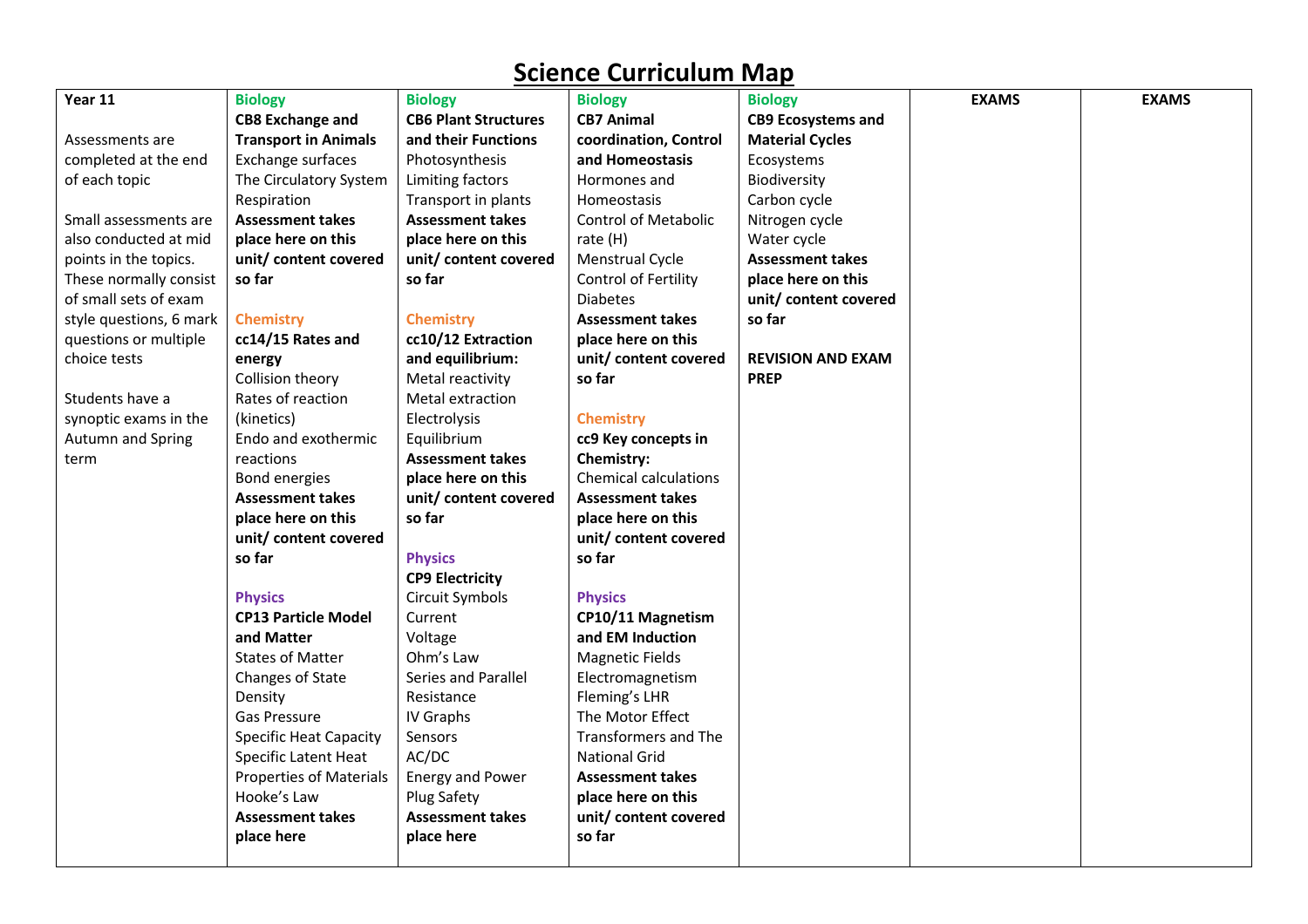| Year 12                  |                                 |                                 |                                 |                                 |                                 |                                 |
|--------------------------|---------------------------------|---------------------------------|---------------------------------|---------------------------------|---------------------------------|---------------------------------|
|                          | <b>Biology</b>                  | <b>Biology</b>                  | <b>Biology</b>                  | <b>Biology</b>                  | <b>Biology</b>                  | <b>Biology</b>                  |
| Assessments are          | <b>Topic 1 - Biological</b>     | <b>Topic 1 - Biological</b>     | <b>Topic 3 - Classification</b> | <b>Topic 3 - Classification</b> | Topic 10 - Ecosystems           | Topic 10 - Ecosystems           |
| completed at the end     | <b>Molecules</b>                | <b>Molecules</b>                | and                             | and                             |                                 |                                 |
| of each topic and/or     |                                 |                                 | <b>Biodiversity</b>             | <b>Biodiversity</b>             |                                 |                                 |
| half termly.             | <b>Topic 2 - Cells, Viruses</b> | <b>Topic 2 - Cells, Viruses</b> |                                 |                                 |                                 |                                 |
|                          | and Reproduction of             | and Reproduction of             | Topic 4 - Exchange and          | Topic 4 - Exchange and          |                                 |                                 |
| Small assessments are    | <b>Living Things</b>            | <b>Living Things</b>            | <b>Transport</b>                | <b>Transport</b>                |                                 |                                 |
| also conducted at mid    |                                 |                                 |                                 |                                 |                                 |                                 |
| points in the topics.    |                                 |                                 |                                 |                                 |                                 |                                 |
| These normally consist   | <b>Chemistry</b>                | <b>Chemistry</b>                | <b>Chemistry</b>                | <b>Chemistry</b>                | <b>Chemistry</b>                | <b>Chemistry</b>                |
| of small sets of exam    | <b>Topic 1 - Atomic</b>         | Topic 2 - Bonding &             | Topic 3 - Redox 1               | Topic 4 - Inorganic             | <b>Topic 13 - Energetics II</b> | <b>Topic 13 - Energetics II</b> |
| style questions, 6 mark  | <b>Structure &amp; The</b>      | <b>Structure</b>                |                                 | Chemistry                       |                                 |                                 |
| questions or multiple    | <b>Periodic Table</b>           |                                 | Topic 4 - Inorganic             | & The Periodic Table            |                                 |                                 |
| choice tests.            |                                 | Topic 5 - Formulae,             | Chemistry                       |                                 |                                 |                                 |
|                          | Topic 5 - Formulae,             | <b>Equations</b>                | & The Periodic Table            | Topic 10 - Equilibrium          | Topic 9 – Kinetics              |                                 |
| Students have a          | <b>Equations</b>                | & Amounts of                    |                                 |                                 |                                 |                                 |
| synoptic exams in the    | & Amounts of                    | <b>Substances</b>               | Topic 8 - Energetics I          | Topic 7 -                       |                                 |                                 |
| <b>Autumn and Spring</b> | <b>Substances</b>               |                                 |                                 | <b>Modern Analytical</b>        |                                 |                                 |
| term.                    |                                 | Topic 6 - Intro to              | Topic 6 - Intro to              | <b>Techniques 1</b>             |                                 |                                 |
|                          | Topic 6 - Intro to              | <b>Organic Chemistry</b>        | <b>Organic Chemistry</b>        |                                 |                                 |                                 |
|                          | <b>Organic Chemistry</b>        |                                 |                                 |                                 |                                 |                                 |
|                          |                                 |                                 |                                 |                                 |                                 |                                 |
|                          |                                 |                                 |                                 |                                 |                                 |                                 |
|                          | <b>Physics</b>                  | <b>Physics</b>                  | <b>Physics</b>                  | <b>Physics</b>                  | <b>Physics</b>                  | <b>Physics</b>                  |
|                          | Topic $1 -$ Working as a        | Topic $1 -$ Working as a        | Topic 5 - Waves &               | Topic 5 - Waves &               | <b>Topic 11 - Nuclear</b>       | Topic 11 - Nuclear              |
|                          | Physicist                       | Physicist                       | <b>Particle Nature of</b>       | <b>Particle Nature of</b>       | Radiation                       | <b>Radiation</b>                |
|                          |                                 |                                 | Light                           | Light                           |                                 |                                 |
|                          | Topic 2 - Mechanics             | Topic 2 - Mechanics             |                                 |                                 | Topic 8 -                       | Topic 8 -                       |
|                          |                                 |                                 | Topic 4 - Materials             | Topic 4 - Materials             | <b>Nuclear &amp; Particle</b>   | <b>Nuclear &amp; Particle</b>   |
|                          | <b>Topic 3 - Electric</b>       | <b>Topic 3 - Electric</b>       |                                 |                                 | <b>Physics</b>                  | <b>Physics</b>                  |
|                          | <b>Circuits</b>                 | <b>Circuits</b>                 |                                 |                                 |                                 |                                 |
|                          |                                 |                                 |                                 |                                 |                                 | Topic 6 -                       |
|                          | Topic 5 - Waves &               | Topic 5 - Waves &               |                                 |                                 |                                 | <b>Further Mechanics</b>        |
|                          | <b>Particle Nature of</b>       | <b>Particle Nature of</b>       |                                 |                                 |                                 |                                 |
|                          | Light                           | Light                           |                                 |                                 |                                 |                                 |
|                          |                                 |                                 |                                 |                                 |                                 |                                 |
|                          |                                 |                                 |                                 |                                 |                                 |                                 |
|                          |                                 |                                 |                                 |                                 |                                 |                                 |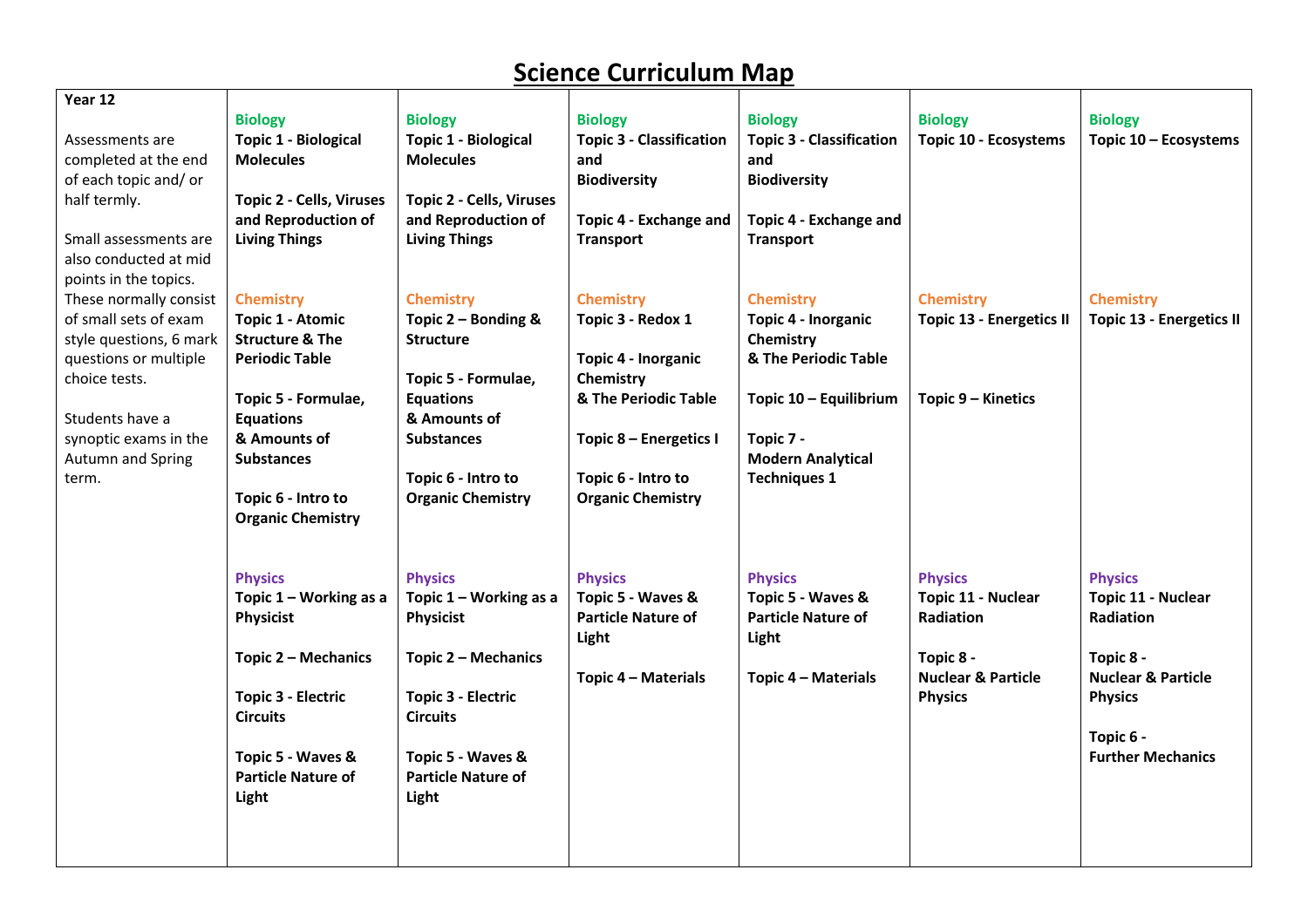|                         | <b>Biology</b>              | <b>Biology</b>                | <b>Biology</b>                | <b>Biology</b>                |                             |              |
|-------------------------|-----------------------------|-------------------------------|-------------------------------|-------------------------------|-----------------------------|--------------|
|                         | Topic 7 - Modern            | Topic 8 - Origins of          | Topic 8 - Origins of          | <b>Topic 6 - Microbiology</b> | <b>EXAMS</b>                | <b>EXAMS</b> |
| Year 13                 | <b>Genetics</b>             | <b>Genetic Variation</b>      | <b>Genetic Variation</b>      | and Pathogens                 |                             |              |
|                         |                             |                               |                               |                               |                             |              |
| Assessments are         | Topic 5 - Energy for        | Topic 5 - Energy for          | <b>Topic 6 - Microbiology</b> | Topic 5 - Energy for          |                             |              |
| completed at the end    | <b>Biological Processes</b> | <b>Biological Processes</b>   | and Pathogens                 | <b>Biological Processes</b>   |                             |              |
| of each topic and/or    |                             |                               |                               |                               |                             |              |
| half termly.            | <b>Topic 9 - Control</b>    | <b>Topic 9 - Control</b>      | Topic 5 - Energy for          | <b>Topic 9 - Control</b>      |                             |              |
|                         | <b>Systems</b>              | <b>Systems</b>                | <b>Biological Processes</b>   | <b>Systems</b>                |                             |              |
| Small assessments are   |                             |                               |                               |                               |                             |              |
| also conducted at mid   |                             |                               | <b>Topic 9 - Control</b>      | <b>Chemistry</b>              |                             |              |
| points in the topics.   |                             |                               | <b>Systems</b>                | Topic 18 - Organic            |                             |              |
|                         |                             |                               |                               |                               |                             |              |
| These normally consist  | <b>Chemistry</b>            |                               |                               | <b>Chemistry III</b>          |                             |              |
| of small sets of exam   | Topic 11 - Equilibrium      | <b>Chemistry</b>              | <b>Chemistry</b>              |                               |                             |              |
| style questions, 6 mark | $\mathbf{u}$                | Topic 17 - Organic            | Topic 18 - Organic            | <b>Topic 15 - Transition</b>  |                             |              |
| questions or multiple   |                             | <b>Chemistry II</b>           | <b>Chemistry III</b>          | <b>Metals</b>                 |                             |              |
| choice tests.           | Topic 17 - Organic          |                               |                               |                               |                             |              |
|                         | <b>Chemistry II</b>         | Topic 14 - Redox II           | <b>Topic 15 - Transition</b>  | Topic 12 - Acid-Base          |                             |              |
| Students have a         |                             |                               | <b>Metals</b>                 | Equilibria                    |                             |              |
| synoptic exams in the   | Topic 14 - Redox II         | <b>Topic 16 - Kinetics II</b> |                               |                               |                             |              |
| Autumn and Spring       |                             |                               | Topic 12 - Acid-Base          | Topic 19 - Modern             |                             |              |
| term.                   | Topic 16 - Kinetics II      |                               | Equilibria                    | <b>Analytical Techniques</b>  |                             |              |
|                         |                             |                               |                               | Ш                             |                             |              |
|                         |                             |                               |                               |                               |                             |              |
|                         | <b>Physics</b>              | <b>Physics</b>                | <b>Physics</b>                | <b>Physics</b>                | <b>Physics</b>              |              |
|                         | Topic 6 - Further           | Topic 6 - Further             | Topic 6 - Further             | Topic 10 - Space              | <b>Topic 12 -</b>           |              |
|                         | <b>Mechanics</b>            | <b>Mechanics</b>              | <b>Mechanics</b>              |                               | <b>Gravitational Fields</b> |              |
|                         |                             |                               |                               | Topic $12 -$                  |                             |              |
|                         | Topic 8 - Nuclear &         | Topic 13 - Oscillations       | Topic 10 - Space              | <b>Gravitational Fields</b>   | 13 - Oscillations           |              |
|                         | <b>Particle Physics</b>     |                               |                               |                               |                             |              |
|                         |                             | Topic $9-$                    | Topic 7 - Electric &          | Topic $9-$                    |                             |              |
|                         |                             |                               |                               |                               |                             |              |
|                         |                             | Thermodynamics                | <b>Magnetic Fields</b>        | Thermodynamics                |                             |              |
|                         |                             |                               |                               |                               |                             |              |
|                         |                             | Topic $11 -$                  | Topic $9-$                    | Topic 7 - Electric &          |                             |              |
|                         |                             | Radioactivity                 | Thermodynamics                | <b>Magnetic Fields</b>        |                             |              |
|                         |                             |                               |                               |                               |                             |              |
|                         |                             |                               |                               | Topic 13 - Oscillations       |                             |              |
|                         |                             |                               |                               |                               |                             |              |
|                         |                             |                               |                               |                               |                             |              |